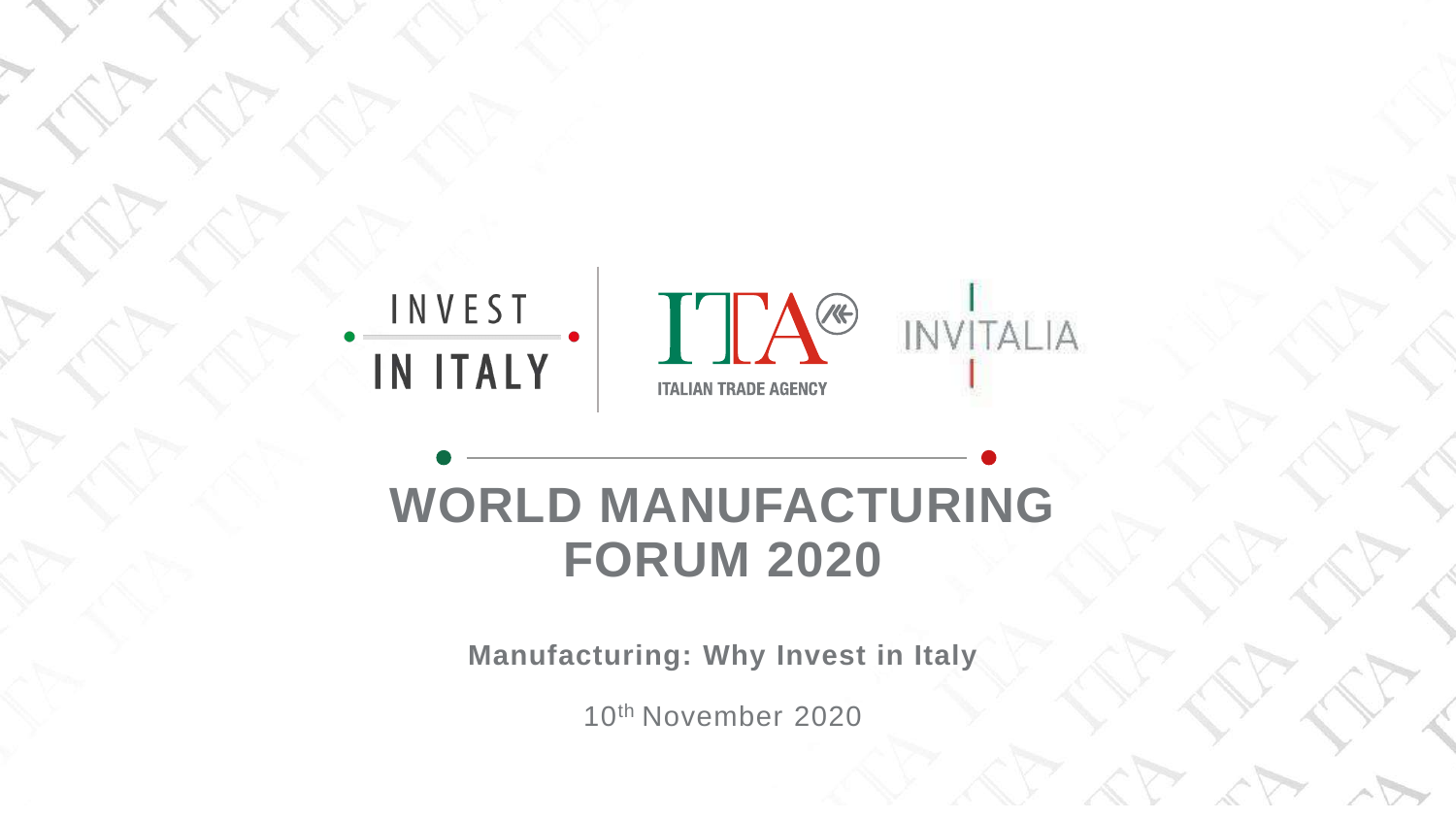



INVEST **IN ITALY** 





**Johannes Brunner**, NOI Techpark - Automotive|Automation

**ATHLETIN**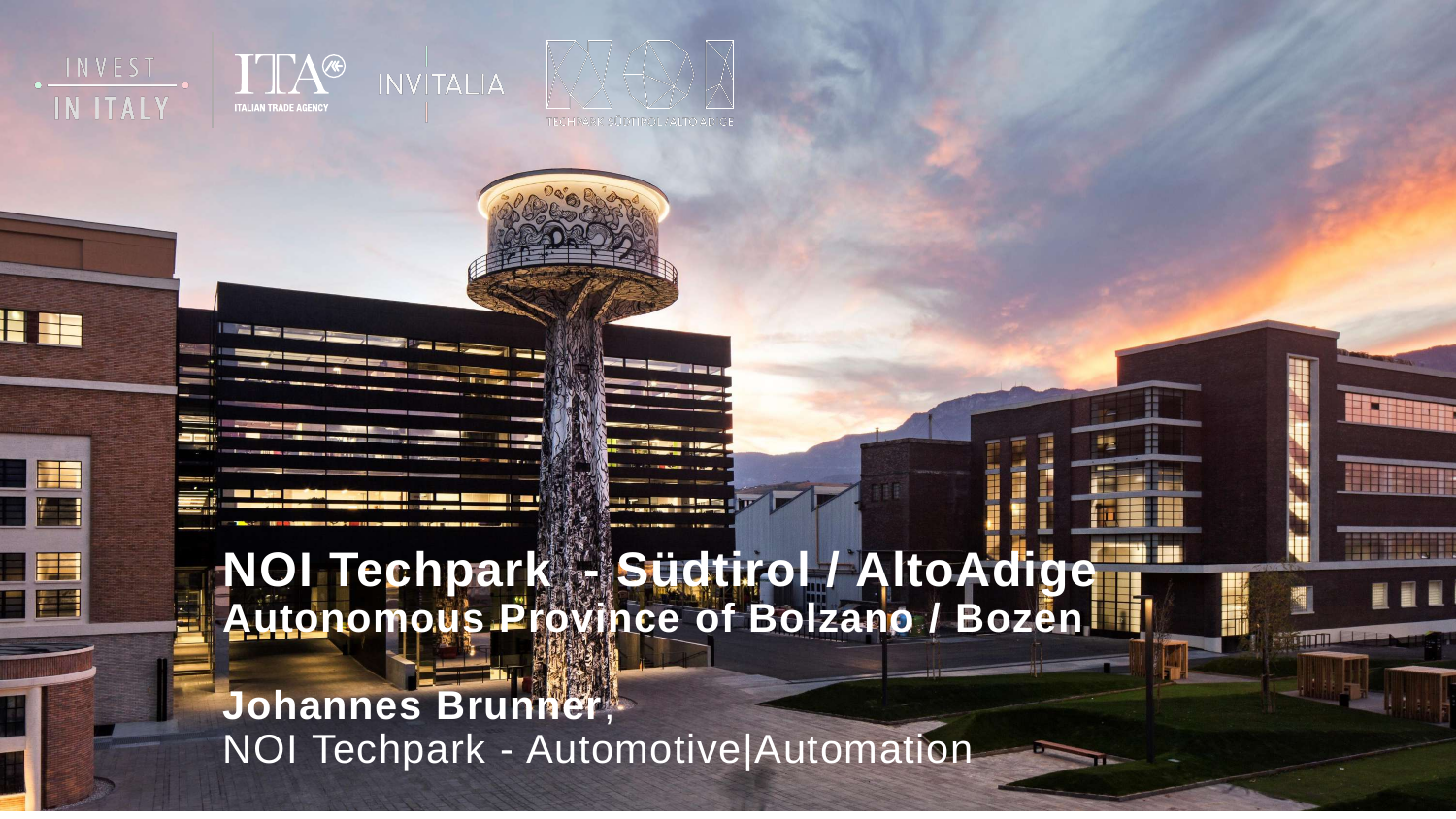**NOI Techpark, South Tyrol's Innovation Hub,**

**…is located in** Bolzano @ A22 Highway and Bolzano Airport 3h to Milano, Venice or Munich(D)

**…is driven by** 700 enterpreneurs, startupers, developers and researchers

- **…focusing on** the following innovation areas:
- Alpine Green
	-
- Automotive Food
- Digital
- **…is your opportunity to:**
- invest in our NOI Startups
- install your R&D team
- benefit from our talents
- use South Tyrol as test region for your pilots
- become part of our ecosystem





## **KEY FACTS AND FIGURES**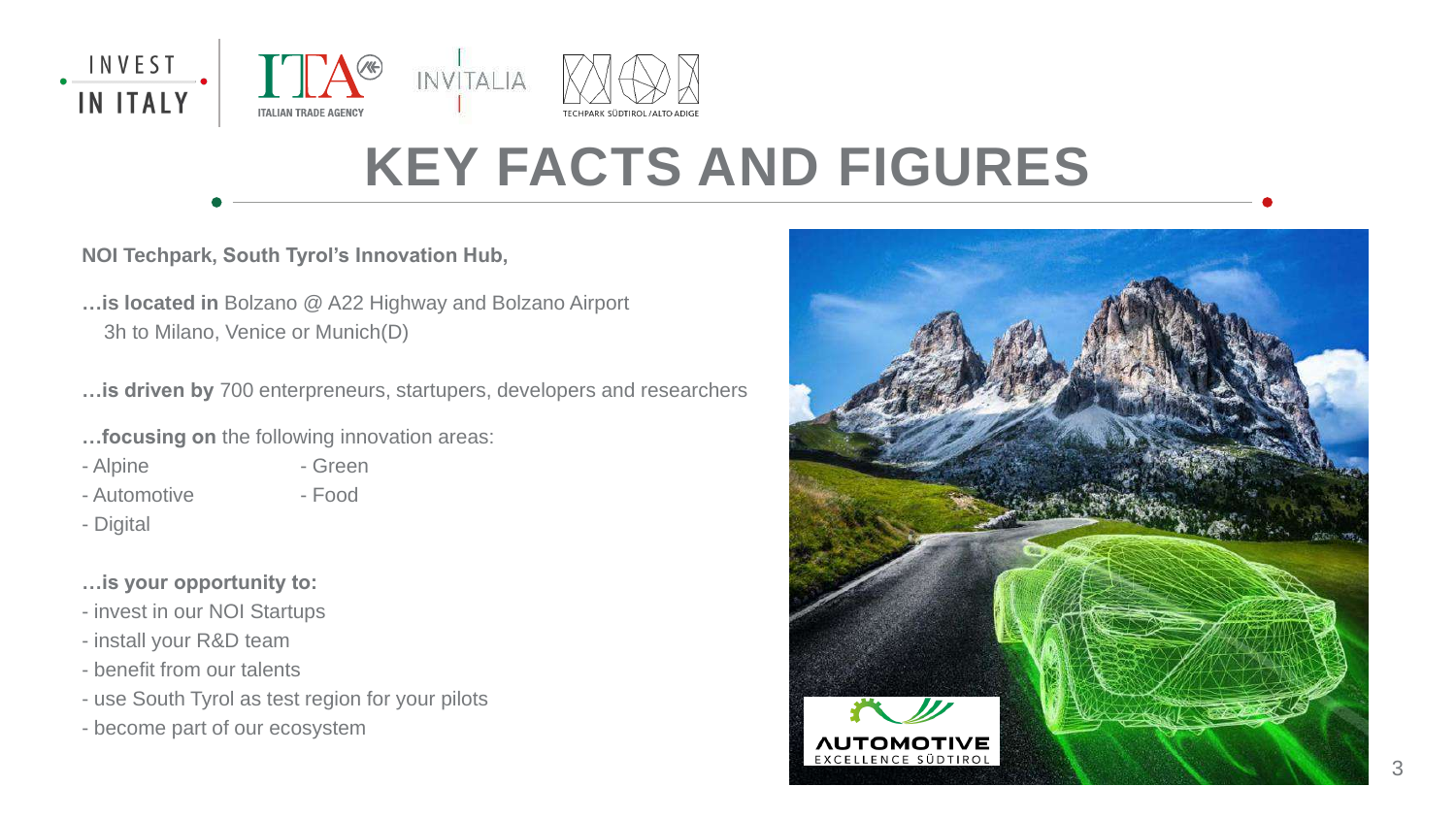**The ecosystem Automotive|Automation consist of:** 

- 150 companies along the automotive value chain (Alupress, Alpitronic, Doppelmayr, GKN Sinter Metals, Intercable, Iveco DVD, Microtec, Prinoth, …)
- 30 startups @ NOI Techpark (Aigritec, CAEmate, E-Powertrac, Truckscreenia, …)
- 40 R&D teams from companies ( Maccaferri, Pichler Holz, Würth, …)
- 28 Laboratories (Eurac terraXcube, Fraunhofer ARENA, UniBz Sensor System Technologies Lab, …)
- Free University of Bolzano Upcoming Campus for Digital Engineering @ NOI Techpark
- Fraunhofer Engineering Center Italia
- Eurac Research







### **BUSINESS ENVIRONMENT**

International Forum Mechatronics 2018 – Connecting Technologies, Companies and Regions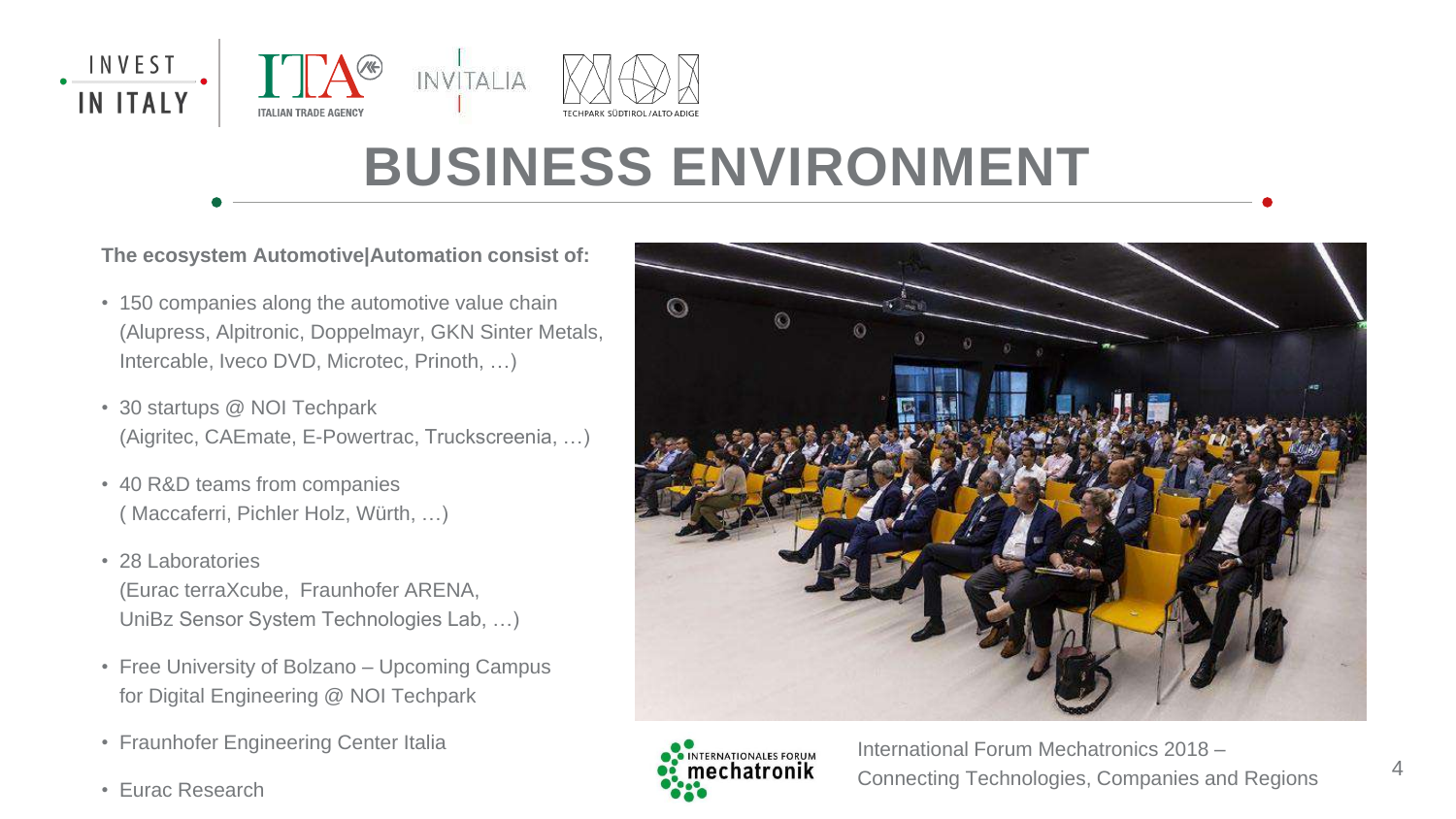- #1 in Italy, top 20 EU regions for highest GDP / capita
- Italian Design meets German Engineering
- Land of hidden champions
- Intercultural and language skills
- People with a «never give up» mentality
- Highiest quality of life

5



## **LOCATION ADVANTAGES**

*"Regional GDP per inhabitant was generally highest in capital regions, which often act as hubs of business (and cultural) activity. Many of the EU Member States were characterized by this monocentric pattern of economic development, with the only exceptions (among Member States composed of more than one NUTS level 2 region) being: Germany (where the highest level of*  GDP per inhabitant was recorded in Hamburg), Ireland (Southern), *Italy (Provincia Autonoma di Bolzano/Bozen) and Austria (Salzburg)."*

Eurostat regional yearbook 2020



Map 6.2: Gross domestic product (GDP) per Inhabitant, 2018 (index, based on GDP in purchasing power standards (PPS) in relation to the EU-27 average = 100, by NUTS 2 regions)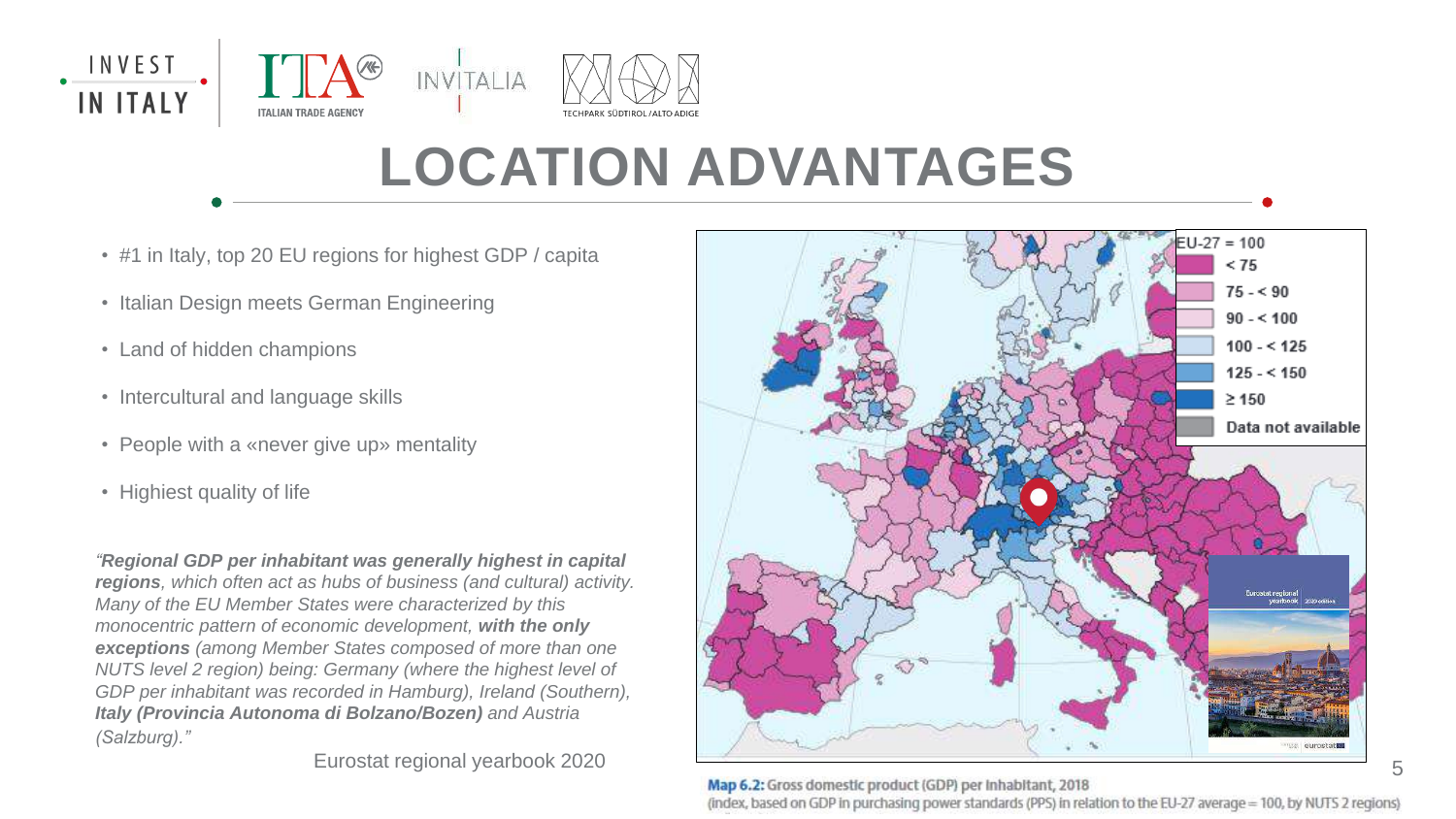

NOI Techpark: hard facts video: <https://youtu.be/arfzprFkghk> Automotive|Automation - Sectoral Overview 2020/2021: [www.noi.bz.it/automotive](http://www.noi.bz.it/automotive) South Tyrol - Alpine Technologies: [http://neu.bls.info/upload/file/AlpineTechnologies\\_EN\\_web.pdf](http://neu.bls.info/upload/file/AlpineTechnologies_EN_web.pdf)